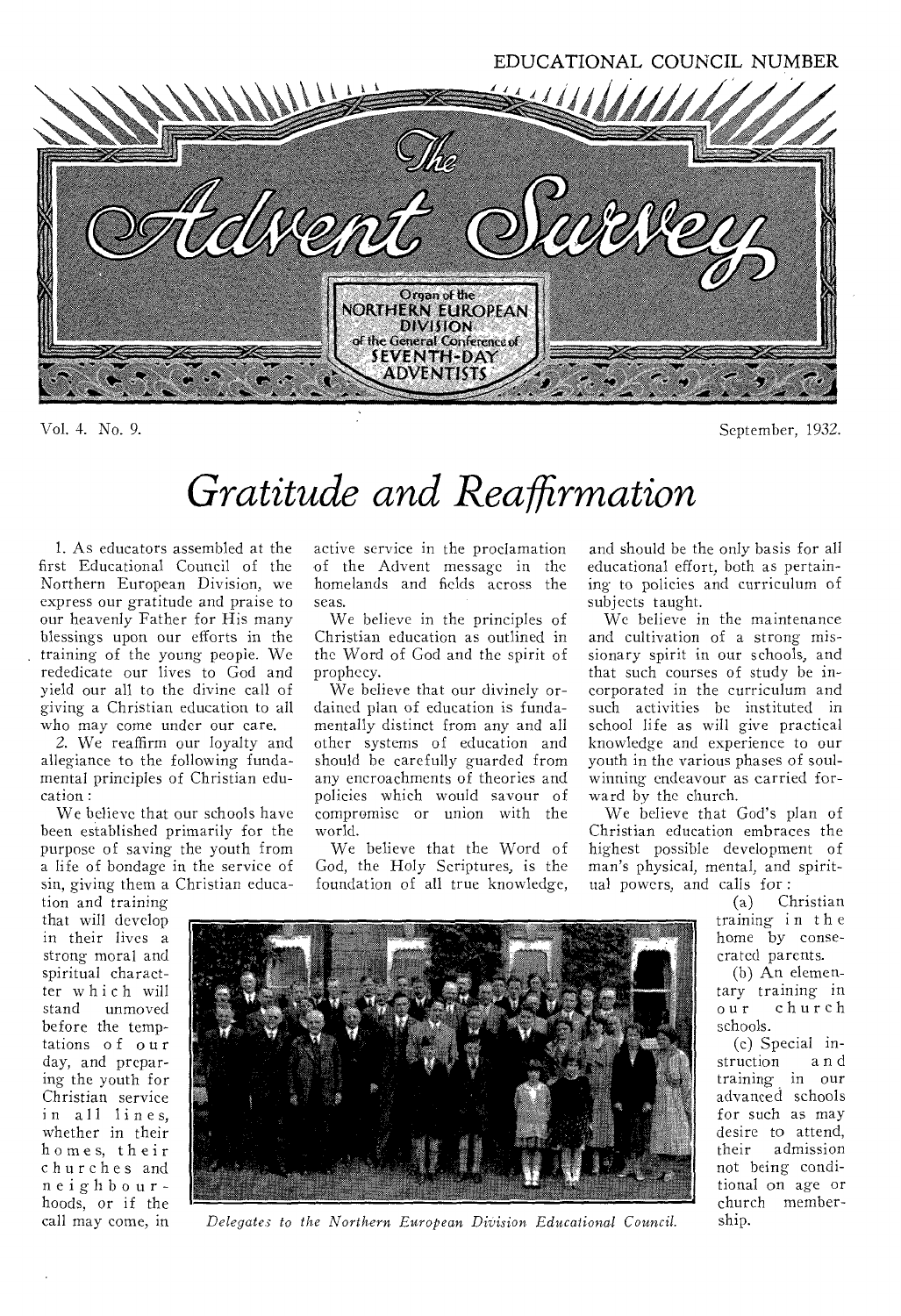

*Newbold Missionary College, England, where the Educational Council was held.* 

## *Educational Council*  OPENING ADDRESS—BY HENRY L. RUDY

THIS occasion marks the opening of the first Educational Council in the Northern European Division. During August 3-17, 1926, there was held in Friedensau, Germany, an Educational Council for all Europe, which also included the schools represented at this meeting. Since the division of Europe into three parts, there has been no Council of this nature in our Northern territory.

The Northern European Division took over seven advanced schools out of the twelve in all Europe. The schools were :

- 1. Stanborough College.
- 2. Nyhyttan Mission School.
- 3. Naerum Mission School.
- 4. Baltic Missionary Seminary.
- 5. Polish Training School.
- 6. Finnish Mission School.
- 7. Onsrud Mission School.

Since 1928, the advanced schools have shown general progress. Some of them have had very singular experiences. The Finnish school was closed in the year 1929, because of lack of room in which to conduct its work properly. In 1931, another start was made in Helsingfors, in some rooms of the publishing house building. Great faith had been manifested by the brethren in Finland in gathering means for the purchase of a suitable property. It was hoped that the summer of 1932 would result

in the purchase of a school property, but this hope is not yet realized. However, plans are in operation which will assure the further operation of the school even in the very limited quarters at Helsingfors, until a suitable place is found.

The Stanborough College no longer exists under that name. It has been *removed* and *renamed.*  We know it now as Newbold Missionary College. The year 1931-32 saw the opening of the College in its new location. This move of the college from a suburb of London to the country over a hundred miles north of the capital, to a large estate where the possibilities for development are much greater, has proven a blessing from the outset, and speaks for much nobler work in the future.

Nyhyttan Mission School is now in transition. While the school still holds its former home, it has been moved to Ekybyholm, about forty miles north of Stockholm. In September, the new home is to be initiated into its service of training and educating the Swedish youth.

Naerum High School is no more. Instead, we have Vejlefjord High School near the Danish city of Vejle, on the shores of a beautiful fjord. Hence Vejlefjord. The two years of the school's sojourn at Vejlefjord have marked great progress. No doubt there is a bright future ahead of our Danish High . School.

Onsrud Mission School in Norway, lives on. No flight has been taken to a different place. For many *years* this has been the home of earnest young people seeking a training for God.

The Baltic Missionary Seminary, near the city of Riga, is still conducting its work. Many young people have entered the work in the Baltic Union as the result of the training received in this Seminary. Several have also found their way to mission fields in Africa.

The Polish Training School, which was started immediately following the Friedensau Convention in 1926, has carried on its work for six years, and many young people now actively engaged in our organized work in Poland, received their training in this school. Perhaps no school in this Division has had the difficulties that our Polish school has experienced. Nevertheless, God prospered the work, even in difficult times.

Perhaps a few questions and suggestions at this juncture will aid us in getting to the heart of our work. We can ask ourselves : Is the product that leaves our schools meeting the standards required of graduates from Christian educational institutions? Are we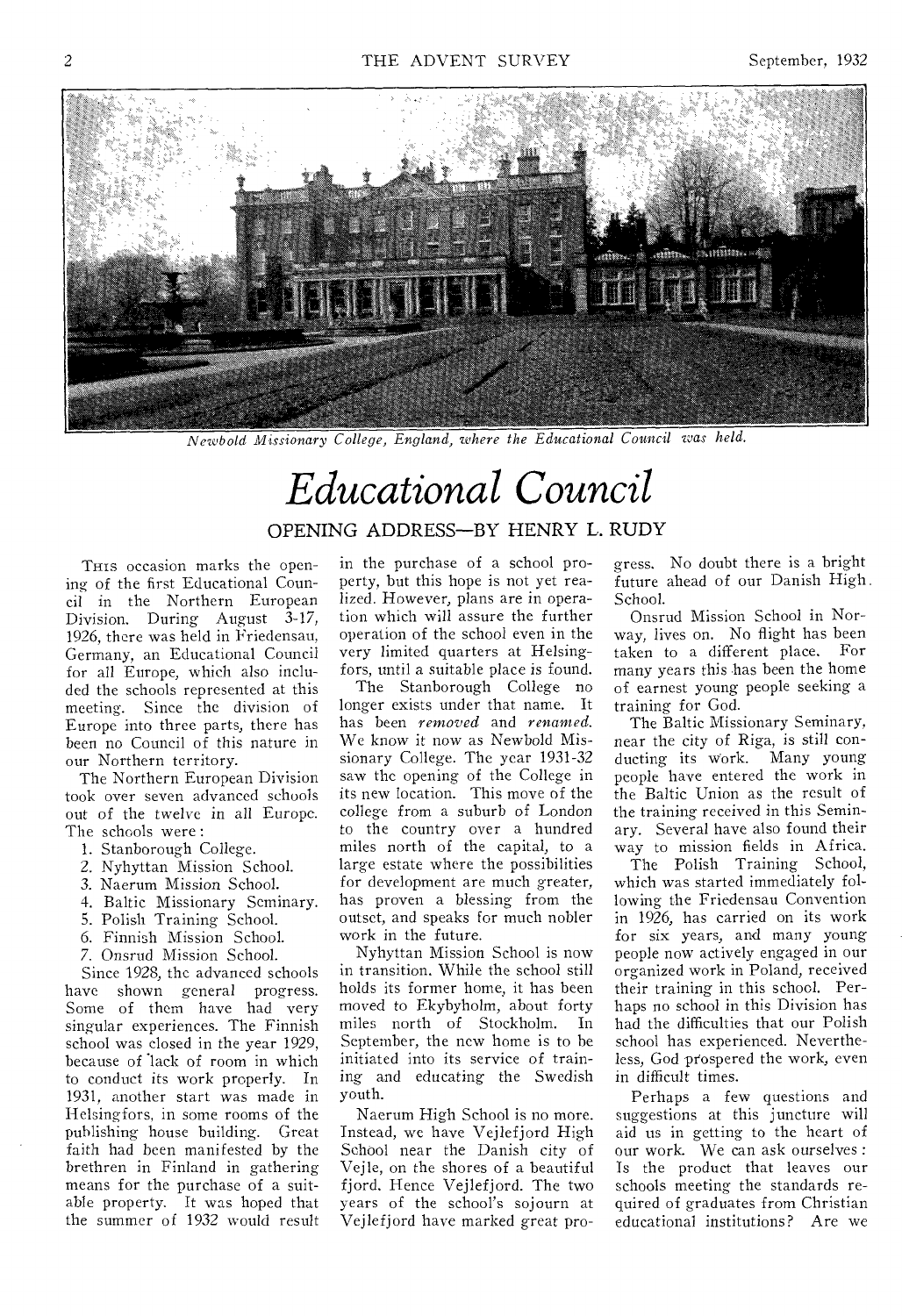educating young people for life, or is the education we give them too one-sided to meet the practical issues of life? Are the workers who leave our schools and enter the ranks in the conferences, Unions, etc., bringing satisfactory results? Are the fields actually benefited by their accession?

If the fruits stand the test, then the work is acceptable. Surely we all recognize a great deficiency, otherwise this Council would be unnecessary.

While we fully recognize the spiritual, moral, and intellectual gifts bestowed upon the youth by our schools, we believe that there is no great gain in praising ourselves on past accomplishments. We can see so many points that need improvement that it will be necessary for us in the brief time we have together to address ourselves primarily to the task of improving existing facilities and expanding in directions heretofore unrealized.

There are great demands made of our educational institutions. These are in accordance with the spirit of our advanced cultural age. Current social and scholastic standards are constantly rising. Education is rapidly penetrating all the homes of modern countries. Illiteracy is rapidly being extinguished, and that in countries where one least expects it. Travel has increased to the extent that nearly all educated people have been abroad.

The Advent movement must<br>cognize these advances. The recognize these advances. ministry coming from our training schools and entering into the limelight of the general public must necessarily meet the improved intellectual standards of the time. These standards include : A perfect knowledge of the mother tongue, of social needs, of various sciences, of history, and above all, a thorough understanding of the Advent message.

As demands from without increase, the internal standards of our educational work need to be raised. The principles of true education as outlined in the spirit of prophecy need to become more evident in our schools. The distinction between our schools and worldly institutions must be upheld and in some respects made.

We need to raise the intellectual standards in our schools. Teachers should have the best qualifications. New methods of teaching must be adopted. The rudiments of a good education are to be fastened upon the minds of the students. More advanced instruction needs to be given to our young men and women who are to proclaim the Advent message to the world. More attention must be given to the practical features of education such as : The care of the body, the meaning of work, learning trades, etc. And finally, greater results in spiritual progress must be obtained, and that the more as we approach the end of time.

Again, we hasten to invite your attention to a major problem of this Council, that of a senior college. Surely the time has come for this large Division to have a well equipped senior college. Our missionaries going to Africa should have a senior college education, regardless of whether they come from Scandinavia, Great Britain, the Baltics, or Poland. A thorough knowledge of the English language is also a pre-requisite to successful work in the foreign fields, but this is not the place to enter into that phase of education. The two items mentioned above are outstanding at the present time, and plans should be laid to realize this advance.

Newbold Missionary College naturally suggests itself for senior standing in view of these and other considerations. Plans must be worked out whereby students and

graduates from our other advanced schools can attend the British college. Plans must be studied that will co-ordinate the courses taught in our other schools with those offered at Newbold. A programme should be worked out, extending over a period of years, which would include a gradual yet decided advance in scholastic standing, equipment, and financial strength of Newbold Missionary College, advancing the institution from its present status to a full senior college. Our other schools should endeavour to become feeders of the college.

There is another question awaiting our study : How can we help all of our schools to gain strength financially? May I be permitted to say here, the greatest help that this Council can bring to our schools' work at this juncture in our history is to devise successful ways and means to give them, not necessarily a larger income, but to help them obtain far greater results with the available income. All non-essentials must be weeded out, cumbersome machinery discarded, and first things made first. Our schools must be *educational institutions,* not side-issues of some other predominating objective.

I have refrained from going into detail in reporting for the various schools, because each one will render a report. The Lord has truly blessed the educational work in this Division. Our schools have been able to maintain their work from the standpoint of finances.

*(Continued on page 8.)* 



*The Advent Mission Seminary, Riga.*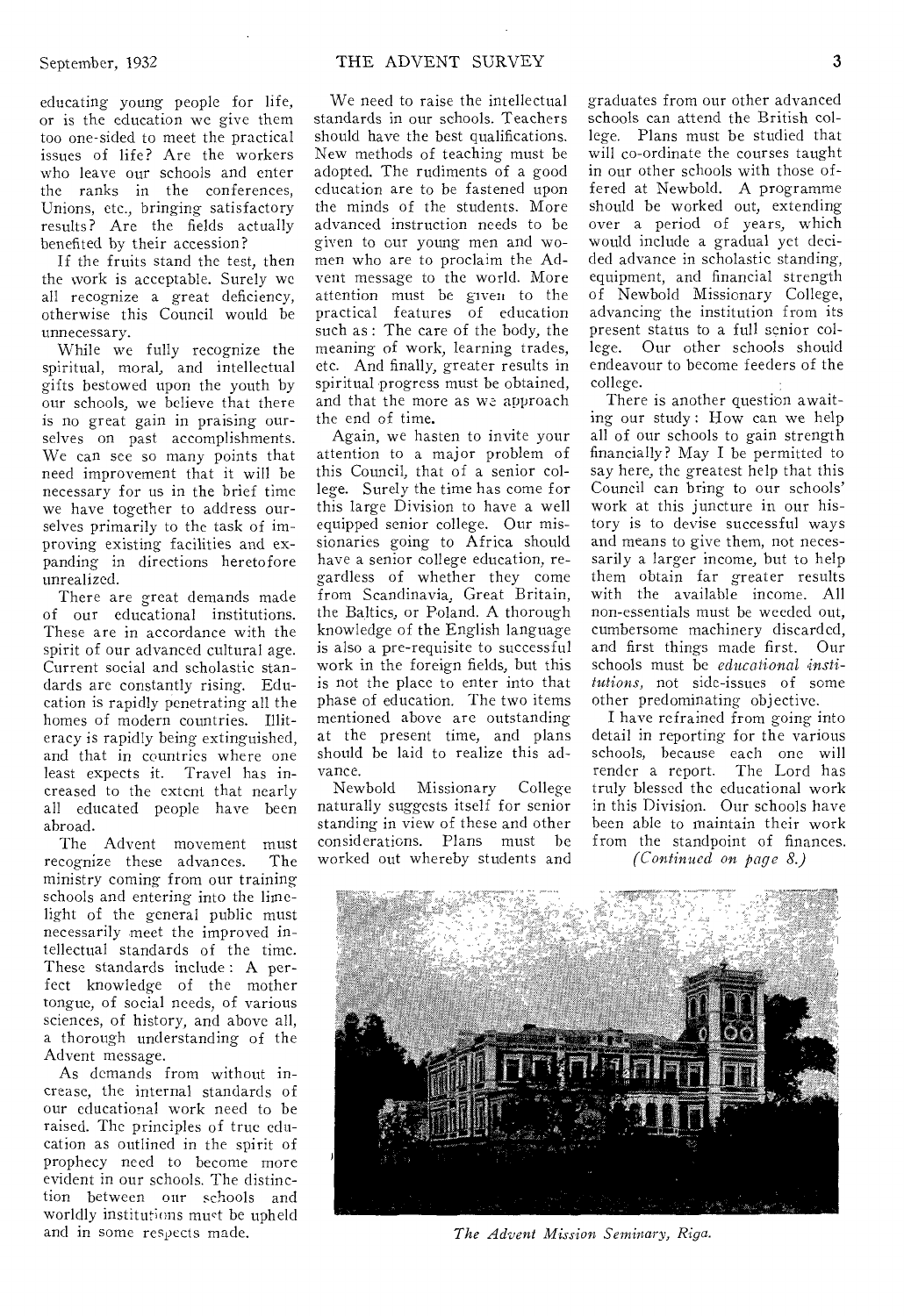## Newbold Missionary College, Rugby, England

BY W. G. C. MURDOCH, PRINCIPAL THE last quadrennial period of the College has been a very eventful one. During this time great progress has been made and a solid foundation laid upon which we hope to erect a strong superstructure. The first two years of the period the College was under the able leadership of Professor Lynn Wood, and it would be impossible to speak too highly of the good work which he did.

Perhaps the most encouraging feature of the four-year period is the strong spiritual work that has been done in the school, and after all, this is the most important. The weeks of prayer have been especially gratifying. For the past two years, Pastor R. A. Anderson from London has conducted these weeks of consecration, and the Lord came divinely near. Practically all of the young people consecrated themselves to His service. The spring week of prayer last year will linger long in our memory. On the Sabbath, the last day, eighty students denied themselves their morning meal in order to attend a prayer meeting which was called at that time.

During the past four years, thirty students have been baptized. These have been instructed by our Bible teacher, Pastor Keough, and some of them were young people from non-Adventist homes.

The students have taken a great interest in all the activities of the church. Especially was their zeal shown in the Harvest Ingathering, Campaign. In 1928 our total was £147, in 1929 it was £165, in 1930 £246, and in 1931 it was £304, making a total for the four-year period of £862. Last year, a group of fourteen young people went down to London and brought back £100 with them. One of the teachers collected £40 and this same teacher has made a good start this year and has collected to date the sum of £33.

Another very encouraging feature of the College is the evangelistic efforts that are being held in the vicinity. At first we had great difficulty in obtaining halls, but last year we were able to run four efforts. In some of the villages, the attendance numbered 120.

The number of graduates during the past four years is thirty. Of these, thirteen have entered the ministry, one is now in the mission field, four are teaching, six have entered the Bible work, and two are taking a medical course.

The increased enrolment also marks progress. In 1928 the enrolment was 93, in 1929 it was also 93, in 1930 it was 115, and in 1931 it was 146.

During the past four years there has been an income amounting to £39,000 apart from the appropriations received from the British Union, which were a further £7,600. During the same period the College has provided student labour to the amount of £8,638.

During the past year we have started various industries, and while these are yet small, we have made a beginning. Our farm of 300 acres is now well stocked. We have a carpentry department, an engineering department, a market garden, a boot-repairing department, and a school laundry, well equipped, all of which will furnish considerable labour for students.

We have also what is known as Colporteurs' Band. Each Sunday a party of from thirty to forty travel by motor coach or by our own vehicle, to places within the territory allotted. During the past four years they sold literature to the amount of £3,096. 4s. 2d. Seventy went out into the field at the end of this school year, for their summer's work, and have already made good progress. One young man earned his scholarship

*oleg(* 

*Read at the Educati* 

**AAAAAAAAAAAAA** 

in London in eight weeks. Another young man sold £30 worth of literature for three consecutive weeks, making a total of £90 for the three weeks.

►

It has also been gratifying to know that we have had many young people come from other countries. They have come from Norway, Sweden, D e n m a r k, France, Germany, Finland, India, Japan, Mauritius, and Estonia. This past year we sent nine of them in for an examination in English for foreigners, given by the National Union of Teachers in London. Eight of them passed, three of them receiving a mark of distinction.

It is our plan to make Newbold a senior college, and we are looking forward to the time when young people will come from other countries to complete their education here in England. We think, that England, a country of light and of learning, ought to have a senior college second to none in the denomination.

## The Danish Mission School

H. M. JOHNSON, PRINCIPAL

THE Danish Mission School is situated on a farm composed of about eighty acres of land, on the north shore of a beautiful bay, on the east coast of the peninsula,



\_4 *panoramic view*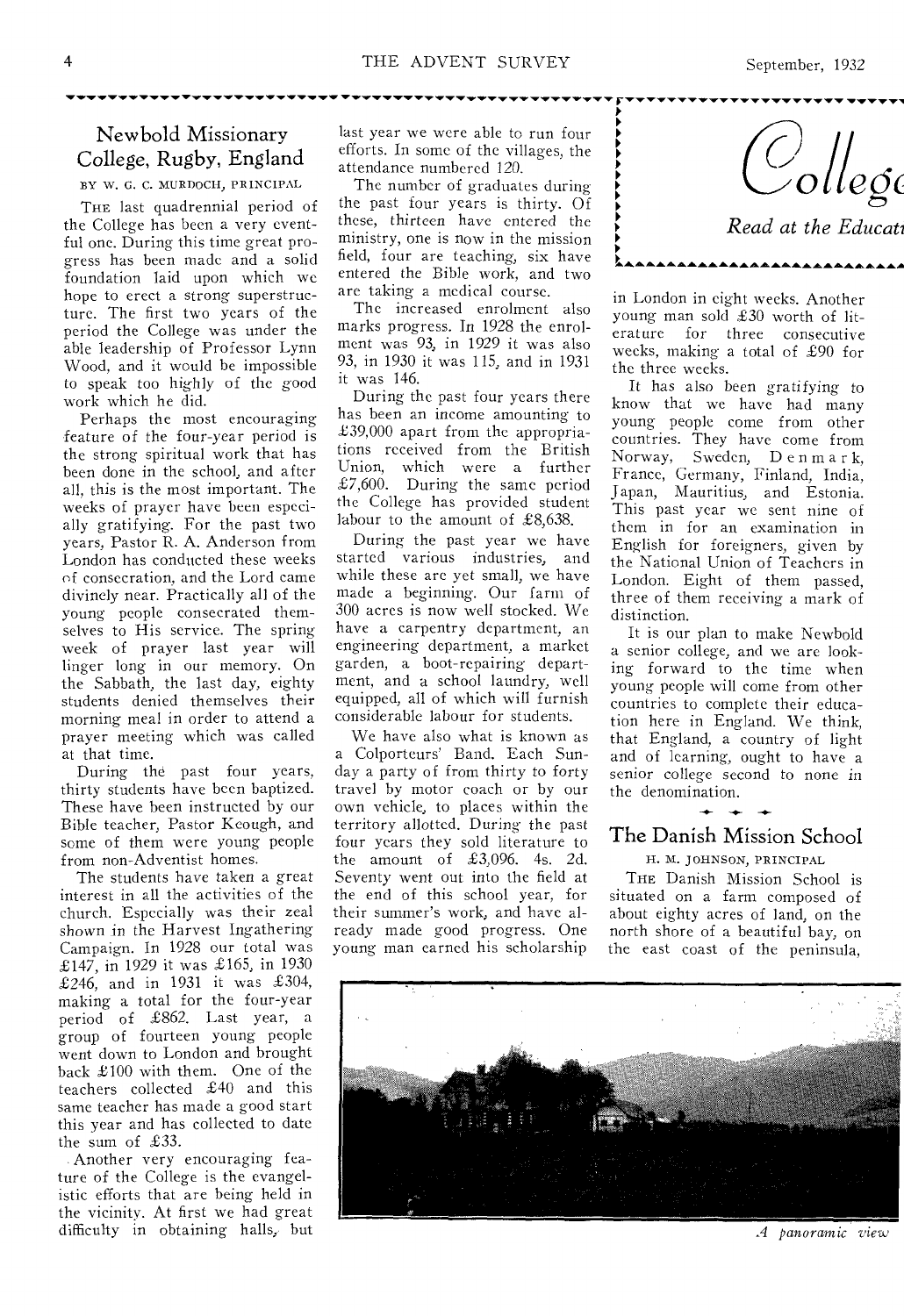**4 4** 

**4** 

*orls* 

*icil held at Newbold* 

Jutland. It stands three kilometres from the city of Vejle, which has a population of 30,000 inhabitants. In its new location, the school has functioned for two years, with an attendance of sixty and seventy students respectively. About onethird of the student body is composed of girls, and two-thirds are boys. Twelve of our students were baptized last year.

The school plant consists of one main building, containing the girls' dormitory, class rooms, culinary department, offices, one men's dormitory, and also a large hydrotherapy department. Three modern teacher's homes are provided, a large shop building, and three greenhouses. The farm buildings are composed of three old thatchedroof buildings and a new horse barn. A large meadow has been drained and thorough tillage and fertilization of the soil has been entered upon. Five hundred fruit trees have been planted and a large market gardening project has been begun, and the prospects are most encouraging. During the past twelve months the garden has yielded a gross income of 5,000 kroner. Our total indebtedness is 15,000 kroner.

A four-year course of study is offered corresponding to high school education. It is desired to

 $\begin{array}{ccc}\n & & \\
\hline\n & & \\
& & \\
\hline\n & & \\
& & \\
\hline\n & & \\
& & \\
\hline\n & & \\
& & \\
\hline\n & & \\
& & \\
\hline\n & & \\
& & \\
\hline\n & & \\
& & \\
\hline\n & & \\
& & \\
\hline\n & & \\
& & \\
\hline\n & & \\
& & \\
\hline\n & & \\
& & \\
\hline\n & & \\
& & \\
\hline\n & & \\
& & \\
\hline\n & & \\
& & \\
\hline\n & & \\
& & \\
\hline\n & & & \\
\hline\n & & & \\
\hline\n & & & \\
\hline\n & & & \\
\hline\n & & & \\
\hline\n & & & \\
\hline\n & & & \\
\hline$ add at least one more year with special emphasis on pastoral training, language, music, and commercial subjects. Forty students have entered the colporteur work and twenty-seven young people are working for the institution during the summer vacation. A summer pension is being developed which will give the institution an income during the summer months. Last summer we had twenty-eight paying guests giving an income of 2,600 Kroner.

An extensive road building programme has been carried on. This should be brought to completion next year.

The faculty consists of the principal, the Bible and history teacher, the mathematics and science teacher, the language teachers, a student church-school teacher, and a student school nurse. In addition to these are employed a matron, a cook, a farm manager, and a gardener. Splendid co-operation has been enjoyed and the student body takes a live interest in the denomination's campaigns such as the Harvest Ingathering, Big Week, Week of Sacrifice, etc. Many evidences seem to prove that the Lord's special blessings are resting upon the institution as a whole.

## Finnish Training School

#### BY A. RINTALA, PRINCIPAL

OUR school work in Finland began in the year 1917, about the same time that the country received its independence from Russia. Before that time we had to be content with a small Finnish department in the Swedish school.



*sit Training School.* 

For two years-1929 and 1930our school was closed, but it opened again last year with a *class*  of fifteen students.

The school work in Finland has faced many difficulties. For ten years our work was conducted in a little cottage. Last year it was conducted at our head-quarters in Helsingfors, where we were very cramped for room. For years we have been searching for a property where we could conduct a school, but it has been almost as hard for us to find a place as it has been for our neighbours in Sweden, for we want to have good buildings, with beautiful surroundings, and last but not least, at a very cheap price. It is very hard to find such property. However, just before I left Finland, we got into what seemed to be greater difficulty. We have found *two beautiful* places, and are at a loss to know which of the two we ought to choose. We need counsel on this matter. I hope that we shall be able to start our school work in our own school property this autumn. Our Finnish people have made great sacrifices and prayed much for the school.

During the first few years, we were privileged to have *as* our principal a professor from the state university in Helsingfors. He was also president of the conference for three years. I am glad to be able to state that we have a young graduate from the university who will connect with the school at its opening this year.

We have had as many as thirtyfive pupils enrolled in our school in Finland, Our school is perhaps the smallest in the Division. Our country is comparatively small, but there is good to be found in small things. The institution has been a great blessing to our work in Finland. Many of our workers have been trained there. God has richly blessed our work, and my great desire is that God will bless this branch of our work in the future. I earnestly pray for the guidance of God, that all our plans and work may be done according to His own divine will. I want to express my joy and happiness at the sympathy our foreign brethren have shown in our school work in Finland as well as in the work in general.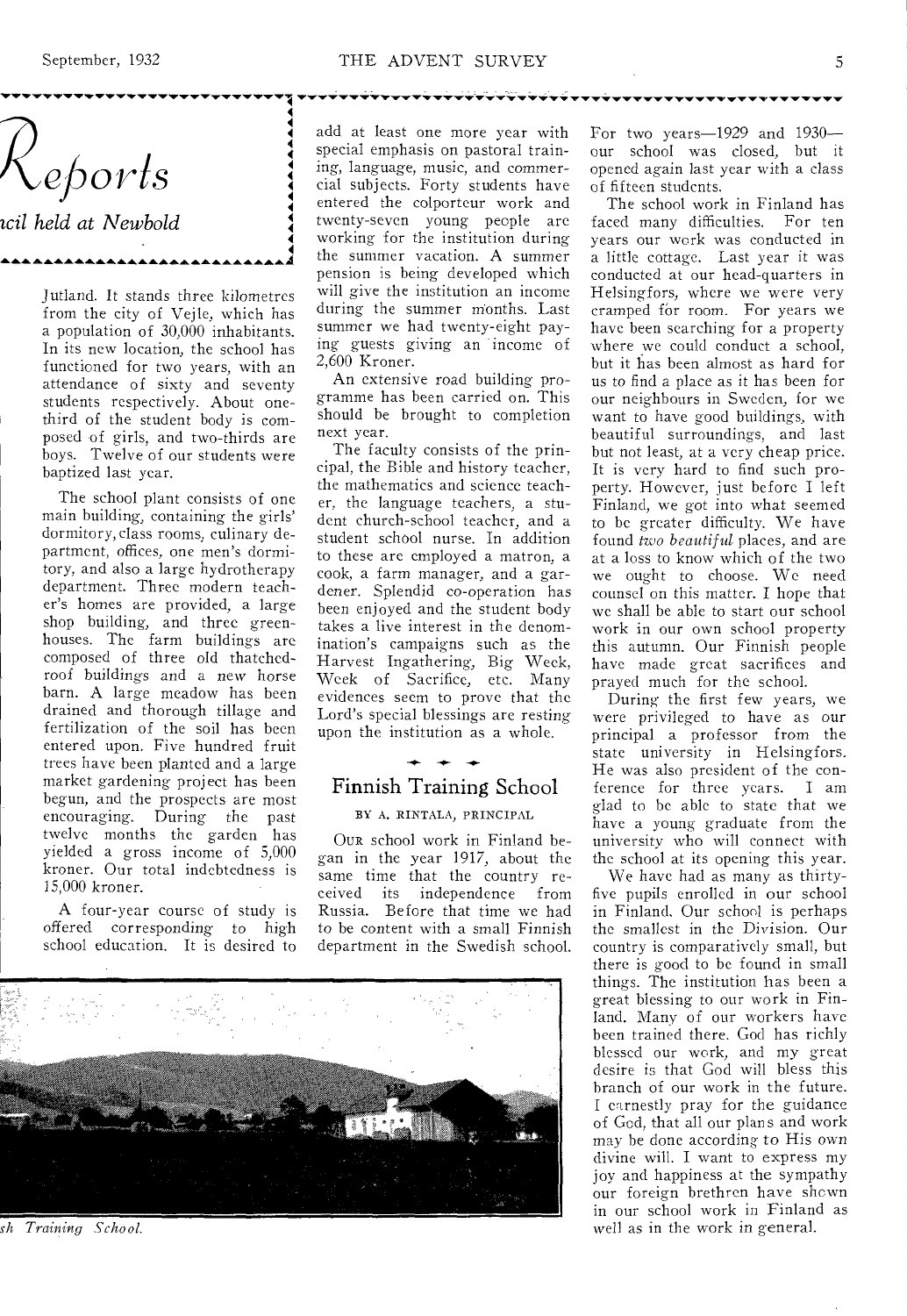

*The Danish Mission School.* 

#### Onsrud Misjonsskole, Norway

#### BY H. HANSON

OUR school work in Norway dates back to the year 1921. Prior to that time, Norway had a mission school in union with Denmark, and also at one time with Denmark and Sweden., but it was evident that satisfactory work could not be done and the best interests in school work could not be attained by having a school in a different country. Consequently, plans were laid in 1921 to start a school in Norway, and it was decided to begin that very autumn. Inasmuch as the conference had no school property, a place was rented for the first year.

After looking over a large number of places, it was at last decided to buy a piece of land about thirty-five miles north-east of Oslo, on which stood a very inviting, and solidly constructed brick building. During the summer of 1922, this building was prepared for school work. A central heating plant was installed, and the third floor, which was a loft, was finished off and furnished, thus giving us sixteen living rooms. Other changes were made and the school started in October of that year. The soil on the farm consists largely of heavy clay loam, and is more suitable for corn and hay crops that for the raising of vegetables. The land is rather hilly, and is divided by a small river. The farm is difficult to work, but Norway is a mountainous country, and the people are used to hills and mountains. We believe there are better farms in Norway, and buildings could be erected that would satisfy the needs of a school better than our buildings do. However, what we have can be used, and we will continue to use it until the moving fever that has performed wonders in so many other places, also attacks us, driving us out to seek for better things.

I will give a summary of the work we are doing here under two heads : the industrial, and the instructional work. First let us look at the industrial work done. We have a farm with about 100 acres of land under cultivation. We have a dairy herd that is now very well established. We have twenty-five milch cows and about ten younger animals. Our main source of income here lies in the sale of milk. Our dairy sales amount to about 12,000 kroner per year. Some years ago we sold corn for a few thousand annually, but for the past few years the prices have been so low that it has been more practical to use the corn for fodder. We have also a very good poultry farm, with 450 hens. During the past three or four years we have had a stock of 300 hens and have sold produce to the amount of approximately 3,000 kroner annually. We raise our own chicks. Our poultry farm is the best paying industry that we have ever had. In spite of the very low prices, we made a net gain last year of about 1,400 kroner.

We do some gardening, but the nature of the soil is such as to make earning at a profit difficult. The woods produce about twenty-

five per cent of our fuel. The addition which is being made to the hen house this summer, is almost entirely from materials cut from our woods, with our own labour, sawed on our own saw, and put up by our own men. Some of the woodland is good for pasture, while some is swampy and will not produce much of anything. Five horses are kept for the farm work.

Then as to the instructional work. Our building provides room for fifty students, and is nearly filled every year, the attendance varying from forty to fifty. This year, with an attendance of fortysix, our building was well filled. We ought to have a dormitory so that the young men and the young women would not both have to live in the same building.

We now have a four-year course of study. The first three years approximately cover the ground that the state schools demand for their "middelskole eksamen." Some of<br>the students have taken these students have taken these examinations successfully. This year, for instance, five of our students have passed the state examination. We have not stressed this point at all, but it seems to come quite natural to have the course of study so that the students, if they are wide awake, can successfully take these examinations.

During the years 1925 to 1932 a period of eight years, sixty-five students have been baptized, making an average of eight per year. A goodly number have been out in the canvassing work—almost half the student body. Last year, we had ten full scholarships, and this year we hope to reach that number, if not more. We are really surprised that so much can be done in this work in such hard times. We have a number of very young people out in the canvassing work this summer, and the results they are attaining are beyond my weak expectations. We can only say that the blessings of God flow out over those who consecrate themselves to His work.

We have tried to do our humble part during the Harvest Ingathering Campaign, in the limited, scattered districts we have at our disposition. In 1926, we solicited a little less than 1,000 kroner; in 1929 a little less than 1,500 kroner. In 1930 we reached 1,570 kroner,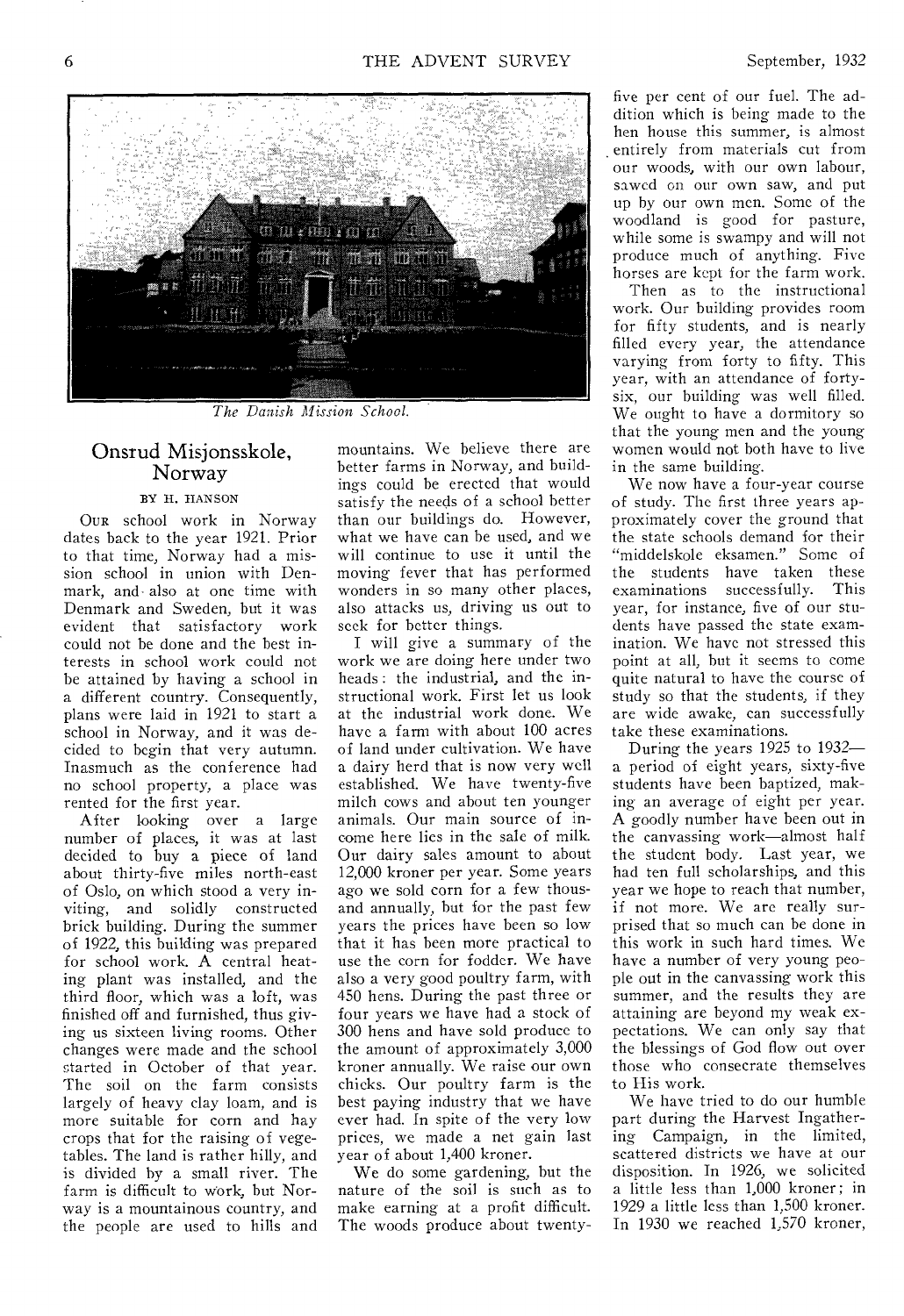and in 1931, 2,150 kroner. We hope and pray that God will bless this part of His work in 1932, and it is our determination to do our best.

Financially we have our struggles. Our school is not one of the fortunate ones that has no debt to struggle with. Our debt has been decreasing slowly year by year, we are glad to say, but even to-day it is about 46,000 kroner. We have our great needs, too. Our library needs to be supplemented a n d brought up to date, and we

expect to get something done along this line this year. Our laboratory is not adequate to our present needs, but we have something, for which we are thankful, and we can do some experimental work in science.

#### The Polish Training School

**-4.-** 

#### BY WILLIAM LAY, PRINCIPAL

OUR school is situated at the foot of a beautiful mountain range, in the south-western part of Poland. Its main purpose is to train young men and women to bring the last Gospel message to the thirty-one millions of people in a land which is predominately Catholic in its social, political, and religious thought.

We as a school have a constant fight against the spying priests and their henchmen, and against the heavy burdens which the state places upon us in the form of income and sales taxes. But all these difficulties do not discourage us. We aim at accomplishing our small part in God's great plan to warn the world in this generation.

Thirty-five students have entered the organized work since the school started six years ago. The enrolment has increased from year to year until last year we were filled almost to capacity. Last year we built a new kitchen and dining room. This was all done with student labour, even to the setting up of the kitchen stove. We also constructed two twenty-window hot beds. This addition permits us to raise all our vegetables for the kitchen and many more for sale.

The farm has not been a very good paying project, but it furn-



*The Norwegin Mission School.* 

ishes work for the students most of the year. The six dairy cows supply sufficient milk for the school. The woodwork department does not do any commercial work, but it does all that is needed for the institution, such as the making of cabinets, chairs, desks, and repair work.

Our course of study covers the one suggested by the Division, and includes studies in the Polish, German, English, and Russian languages.

In conclusion, I might add that in the past two years, not one person has left the school without having fully given his life to the Master. Truly the Lord has blessed us in our work in this hard field, but we need your prayers in these times of stress and strain, that **we**  may continue to do our work and see yet greater results, even to a great reformation and seeking after God.  $\ddot{\phantom{0}}$ 

## The Advent Missionary Seminary, Riga, Latvia

#### BY R. KIPUR

THE Advent Missionary Seminary at Riga serves three countries : Latvia, Estonia, and Lithuania, with a combined population of six million inhabitants.

The Advent message has taken strong root in the Baltic States. The church membership there now stands at 5,000. Latvia has made the greatest progress. Riga alone, a city with a population of about 350,000, has over 1,000 Adventist members, There is religious liberty in Latvia, even to the extent of granting our young men exemption from military drill on the Sabbath.

**Every liberty is given also to the preaching of the Advent message.** 

Our **training school near the city**  of Riga, **is recognized by the** Government **as a certain type of** industrial **institution.** It **has** received this classification because of the scientific **and** industrial subjects which are taught.

It **is said** that **cur** schools are the **backbone** of **our work.** This testimony can **also be given** regarding our training **school** in the Baltic States. **Our** "Seminary" was founded in the **year** 1923 and has developed rapidly **right** from the **beginning.** It is situated on a large estate, and there are sufficient **buildings** in which **to** house the school **and** to **operate a** number of industries **in connection** with the institution.

The **success** that has attended the Riga **school is** indicated by the following facts and figures :

1. Three hundred and twentynine students have attended the school since 1923; 210 having come from Latvia., 105 from **Estonia,**  and 14 from Lithuania.

2. Ninety-one students have graduated since the school has **operated.** Of this number, 23 have entered our work as evangelists, 10 as departmental workers, 13 as office helpers, 33 **as** colporteurs, and 3 have **gone to foreign fields.** 

3. During **the past four years, the** students **have sold** literature to the value of Lats. 59,118.90. They (including all the graduates) have brought 546 souls into the truth.

We are proud of our school. The Lord is greatly blessing the work of Christian education in the Baltic Union.